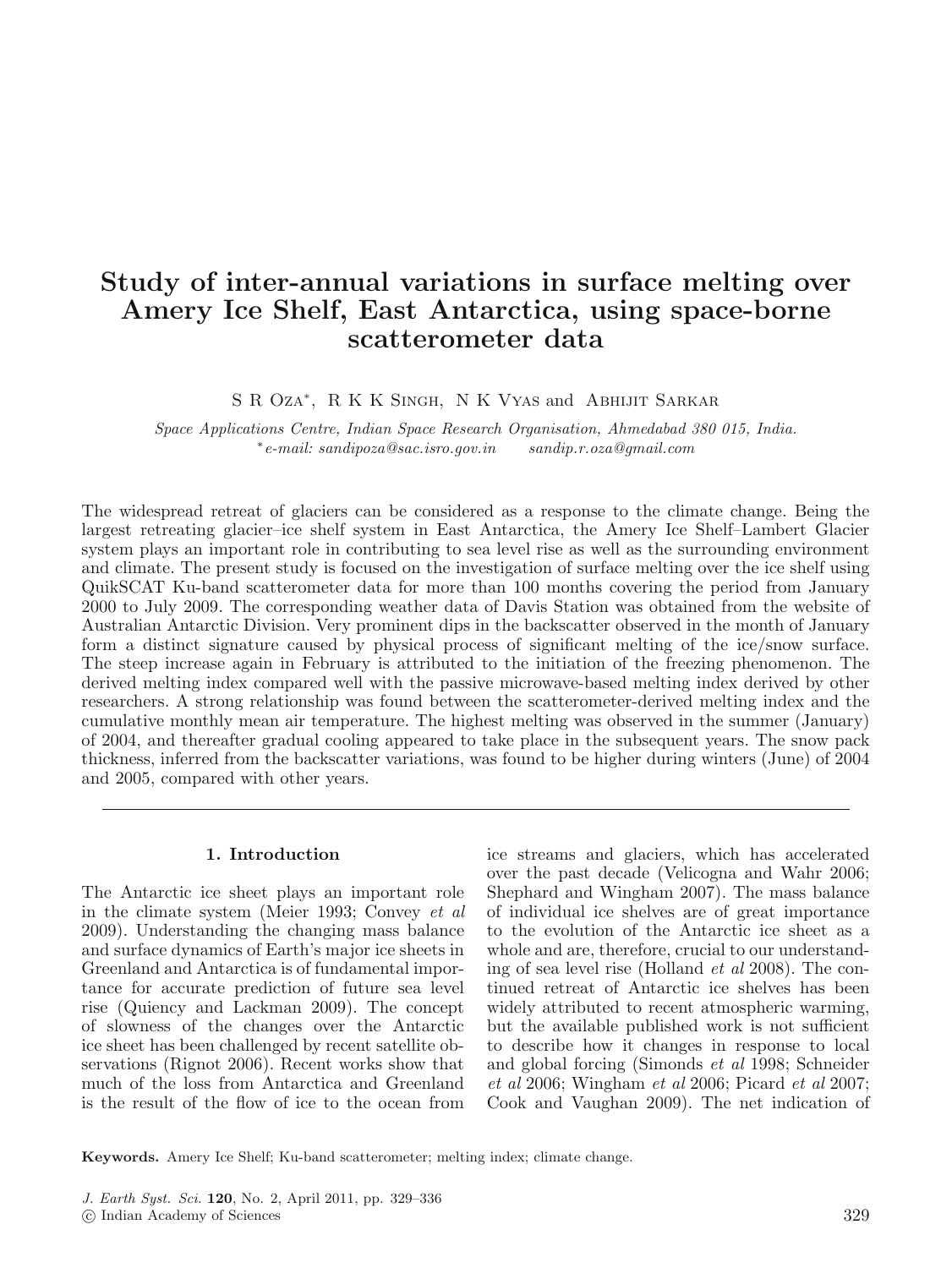these recently published works is the pronounced regional warming over the Antarctic Peninsula that triggered the collapse of some of the ice shelves. This led to a 10-fold increase in glacier flow and rapid ice sheet retreat; East Antarctica is also not immune to changes (Rignot 2006).

The Amery Ice Shelf (AIS) (figure 1) is the third largest embayed shelf in Antarctica. Moreover, AIS is the largest ice shelf in East Antarctica and is close to the proposed site  $(69.33°-69.50°S, 75.92°-$ 76.50◦E) of the third Indian Antarctic station (http://www.ncaor.gov.in). It drains the grounded ice from the interior of the Lambert Glacier drainage basin, which covers 16% of the mass of the East Antarctic ice sheet and is the world's largest glacier by volume. The Lambert Glacier is up to 65 km wide and 400 km long, and drains about 8% of Antarctica's ice sheet to AIS. Ocean circulation under ice shelves and associated rates of melting/freezing are strongly influenced by the shape of the sub-ice-shelf cavity (Galton-Fenzi et al 2008). The geometry of the cavity beneath AIS is thought to have a strong influence on the thermohaline circulation (Williams et al 1998). Longer melt seasons and the presence of surface melt ponds on Antarctic ice shelves have been linked to shelf break-up (Scambos et al 2000). Thus, monitoring surface melt conditions is critical for evaluating the stability of Antarctic ice shelves (Kunz and Long 2006).



Figure 1. Study sites of Amery Ice Shelf–Lambert Glacier (AIS–LG) system (Image source: Australian Antarctic Division; website http://data.aad.gov.au).

Microwave satellite remote sensing is a practical way of monitoring long-term changes in the properties of the entire Antarctic ice sheet (Bingham and Drinkwater 2000). A number of studies have demonstrated the application of passive microwave radiometer (PMR) data in deriving the surface melt parameters such as melt/freeze onset, melt season duration and melting indices. (Zwally and Fiegles 1994; Torinesi et al 2003; Liu et al 2005; Picard and Fily 2006). Tedesco (2009) has discussed and evaluated the PMR-based melt detection algorithms and demonstrated the use of the melting index derived from the number of days for which the melting event has been observed during summer. He described that wet-snow mapping approaches can be divided into edge detection (e.g., Liu et al 2005) and threshold-based (e.g., Picard and Fily 2006) approaches.

In comparison to the PMR-based studies, the studies carried out with active microwave sensors are limited in number and much fewer for the Antarctic (Kunz and Long 2006). In the recent past, scatterometer-derived melt information have been reported and discussed in detail by Liu et al  $(2006)$ , Smith *et al*  $(2003)$ , Wang *et al*  $(2005)$  and Wismann (2000). These algorithms are based on the fact that the appearance of liquid water in snow decreases penetration depth and volume scattering (Ulaby et al 1986). Wismann (2000) used this reduction in backscattering as an indicator of 'melt intensity' over the Greenland ice sheet. The integrated response of backscattering in summer from the mean winter backscatter has been used as melt intensity to assess the melting of small ice caps by Smith et al (2003).

The primary objective of this study is to evaluate the surface variations observed in recent decades over AIS using QuikSCAT scatterometer data and the assessment of melting using 'temporal reduction in backscatter' (TRB) technique. The derived melting index has also been compared with the melting index derived by Picard and Fily (2006) using PMR data and with the air temperatures recorded by Australian Antarctic Station 'Davis' (figure 1).

# **2. Materials and methodology**

# 2.1 Materials

Daily Browse Images of QuikSCAT Sigma-0  $(\sigma)$ measurements were obtained from the FTP site of Physical Oceanography Archive Center (ftp:// podaac.jpl.nasa.gov/pub/ocean wind/quikscat/ sigma0browse). Daily composite global data at 0.2 degree resolution was utilised for the study. QuikSCAT has a 13.4 GHz (Ku-band) active microwave dual-pencil-beam conically scanning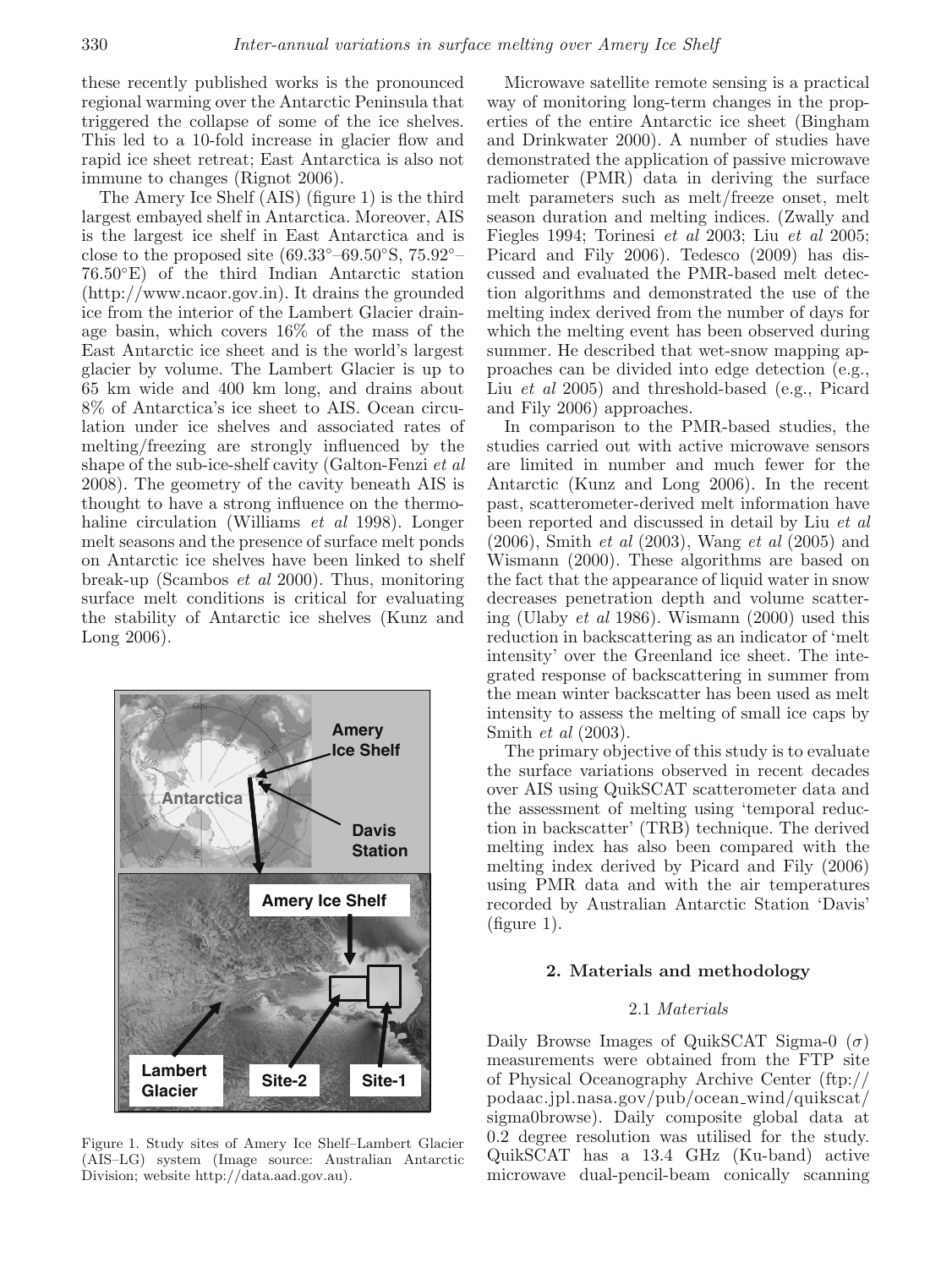scatterometer, with the outer beam vertically (VV) polarised and the inner beam horizontally (HH) polarised. Hereafter, Sigma-0 for HH ( $\sigma_{HH}$ ) and Sigma-0 for VV  $(\sigma_{VV})$  are referred to as  $\sigma_{H}$ and  $\sigma_V$ , respectively for brevity. The study covers 103 months from January 2000 to July 2009. Data for the day around the middle of each month was utilised for the analysis.

The Automatic Weather Station (AWS) data was obtained from the Australian Antarctic Division website (http://data.aad.gov.au/aadc) for the Davis station near AIS. The time series data of Cumulative Melting Surface (CMS) index derived by Picard and Fily (2006) for AIS was obtained from the website http://www.lgge.obs. ujf-grenoble.fr/∼picard/melting/. They derived this CMS using PMR data. CMS is defined as the sum over all the pixels of the number of melting days detected during the summer season multiplied by pixel surface area.

# 2.2 Generation of time series of σ-data

Two regions (sites) were considered for the analysis (figure 1). Site-1 covers the outer region of AIS from where ice/snow mass flows into the ocean in the form of melted water, snow mass or ice bergs. Site-2 interfaces with the glacier system that feeds the ice shelf. The number of QuikSCAT pixels within Site-1 is 70, and for Site-2 it is 40. The integrated response of these pixels within the site is expected to indicate the meso-scale effect of ice surface phenomena. The time series of site-specific  $\sigma_H$  and  $\sigma_V$  values were generated using the average statistics for both sites.

### 2.3 Computation of melting indices

The  $\sigma_{\rm H}$  and  $\sigma_{\rm V}$  values during summer period are lower than those during winter due to increased wetness. This fact has been utilised by Wismann  $(2000)$  and Smith *et al*  $(2003)$  for monitoring seasonal snowmelt over Greenland with ERS scatterometer data. A similar TRB approach has been followed in the present study by defining the Melting Index (MI) as follows:

$$
MI_{pn} = \sum (\sigma_{pw} - \sigma_{psi}); \quad i = 1, n. \tag{1}
$$

Here, subscript p denotes the H- or V-polarisation.  $\sigma_{\text{psi}}$  is the  $\sigma$  value for the summer *i*th month, starting from October to January.  $MI_{\text{dip}}$ represents the MI (in dB) computed for nth month, which is the cumulative effect of melting from the beginning of October. This implies that MI for the month of December is the cumulative TRB from October to December, and MI for the

month of January is the cumulative TRB from October to January.  $\sigma_{\text{pw}}$  is the average  $\sigma$  for the months March to September of the preceding winter. Hence, MI is temporally integrated reduction in  $\sigma$ , which can be taken as an indicator of the magnitude of surface melting during the spring and summer period. The cumulative mean air temperature (CMAT) is computed by integrating the monthly mean air temperatures recorded at Davis Station for the Austral summer period (December–January). The positive degreedays PDD4 was computed as the cumulative number of days with temperature greater than 4◦C. Significant melting occurs during the Austral summer period of December–January, and hence the contribution of daily air temperatures during this period to MI would be substantial. The PDD4 used in the comparison with MI of January has been computed from the beginning of December to the middle of January, because satellite data used in the study corresponds to the middle of January.

## **3. Results and discussion**

# 3.1 Backscatter time series

The  $\sigma_{\rm H}$  and  $\sigma_{\rm V}$  time series for both sites are shown in figure 2. The distinctive feature evident from the figure is the strong negative dip during the month of January. The month of January in the Antarctic is the peak summer period and enjoys almost 24 hours daylight. The higher summer temperature affects the snow/ice surface and increases the surface melting of the snow pack.

Snow is an inhomogeneous medium consisting of ice particles, air and liquid water (if wet). The presence of liquid water in wet snow increases the permittivity of the snow layer (Ulaby et al 1986). The backscattering coefficient of wet snow is highly dependent on the snow layer wetness and roughness of the snow cover because major contribution of backscatter is caused by the air–snow interface (Fung 1994). In the case of wet snow, surface scattering dominates over volume scattering. In addition to this, the presence of liquid water in snow volume causes a dramatic increase in the dielectric loss factor of the layer, which increases the absorption coefficient and reduces the penetration depth. During the summers, the penetration depth reduces to the uppermost 3–4 cm (Liu et al 2006). This, in turn, results in decrease in  $\sigma$  values. Aschcraft and Long (2006) reported that a wet snow layer of 3.8 cm thickness and  $1\%$  liquid moisture content results in a decrease in  $\sigma$  of the order of 2.7 dB. Hence, the reduction of about 13 dB in  $\sigma$  from -6 dB to -19 dB observed in January 2004 (figure 2) is an indicator of the significant contribution from water content, which also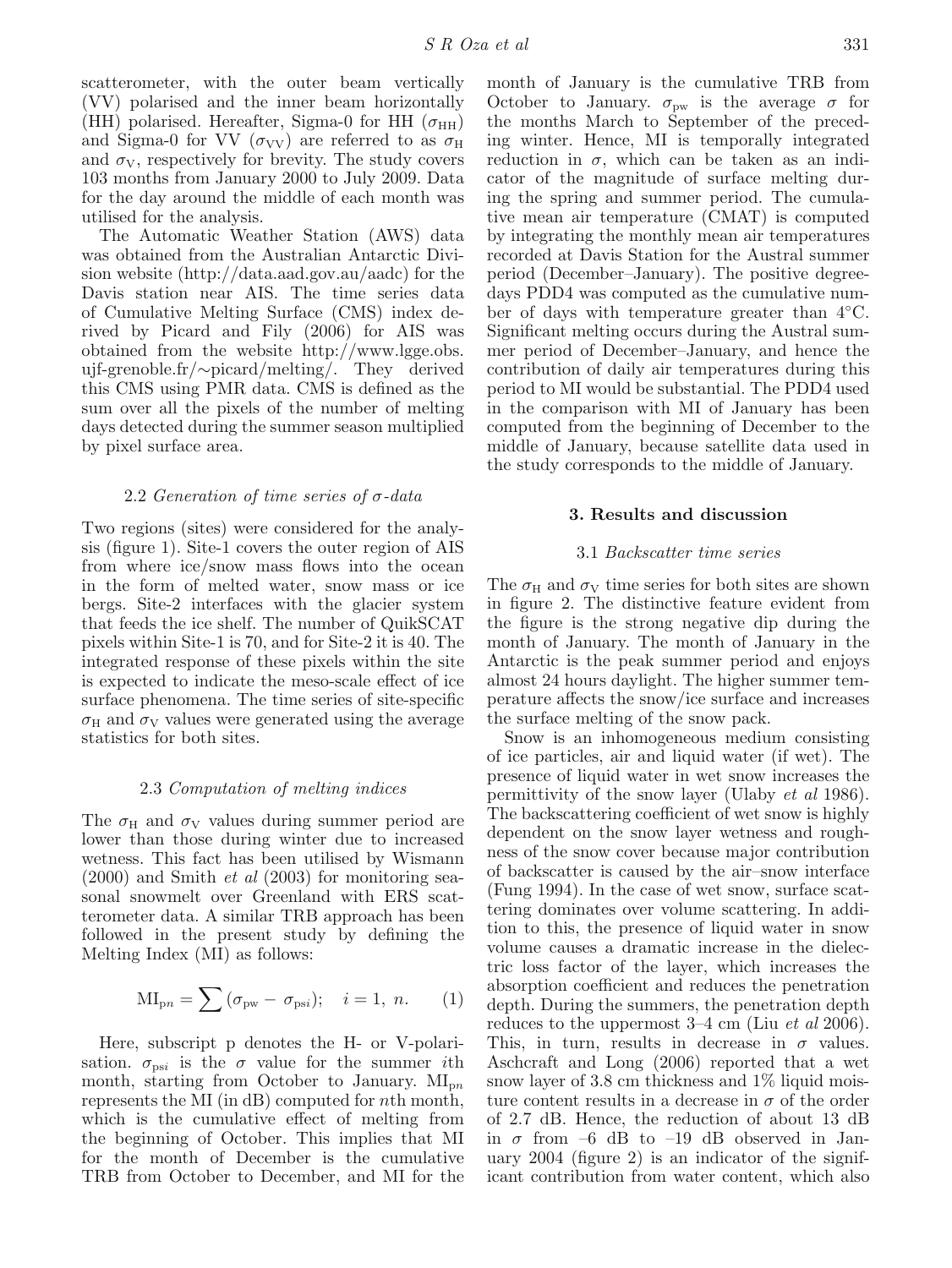

Figure 2. Time series of Ku-band backscattering coefficient  $(\sigma)$  for (**a**) Site-1 and (**b**) Site-2. HSigma1 and HSigma2 represents  $\sigma_H$  values for Site-1 and Site-2, respectively, and similarly VSigma1 and VSigma2. Polarisation ratio  $PR =$  $(\sigma_V - \sigma_H)$ .

includes free melted water over surface in the form of melt streams and melt ponds.

The QuikSCAT scatterometer dual-polarisation  $\sigma_H$  and  $\sigma_V$  measurements are highly correlated but exhibit different sensitivities to the presence of liquid water (Kunz and Long 2006). This is also observed in the present study as the correlation between  $\sigma_{\text{H}}$  and  $\sigma_{\text{V}}$  measurements is 0.99 for Site-1 (figure 2a) and 0.97 for Site-2 (figure 2b). However, the 'quasi' polarisation ratio (PR), defined as PR =  $(\sigma_V - \sigma_H)$  shows significant variations during the summer months. In general, PR is  $-1$  dB and reaches up to  $-3$  dB during summer period. This is due to the greater sensitivity of H-polarised backscatter to liquid water in the snow cover than V-polarised backscatter (Kunz and Long 2006).

## 3.2 Variations in melting/refreezing signatures

It is seen that  $\sigma$  during peak melting phase for Site-1 (figure 2a) is lower than that of Site-2 (figure 2b). This indicates the presence of a higher

fraction of melted layer of water over Site-1 as compared with Site-2. This could be attributed to the influence of the warmer airmass reaching Site-1 from the warmer oceanic regions. This is further supported by the findings of Liu et al (2005) that melt duration becomes shorter with increasing distance from the coastline.

The yearly backscatter profile shows an increasing trend as winter progresses. The sudden increase of  $\sigma$  in February is attributed to the re-frozen melt features in the form of buried ice lenses and pipes within the snow pack (Long and Drinkwater 1994). The ice pipes and lenses have dimensions larger than or comparable to the wavelength of the radar and profoundly affect the backscatter (Liu et al 2006). Zabel et al (1995) reported that the development of ice pipes and ice lenses can increase the total equivalent surface  $\sigma$  by  $\sim$ 12 dB. As observed in figure 2, an increase of almost 15 dB was observed in the month of February 2004 from that in the preceding month. If we exclude the dramatic reduction of  $\sigma$  observed in peak summer, then the average annual cyclic variation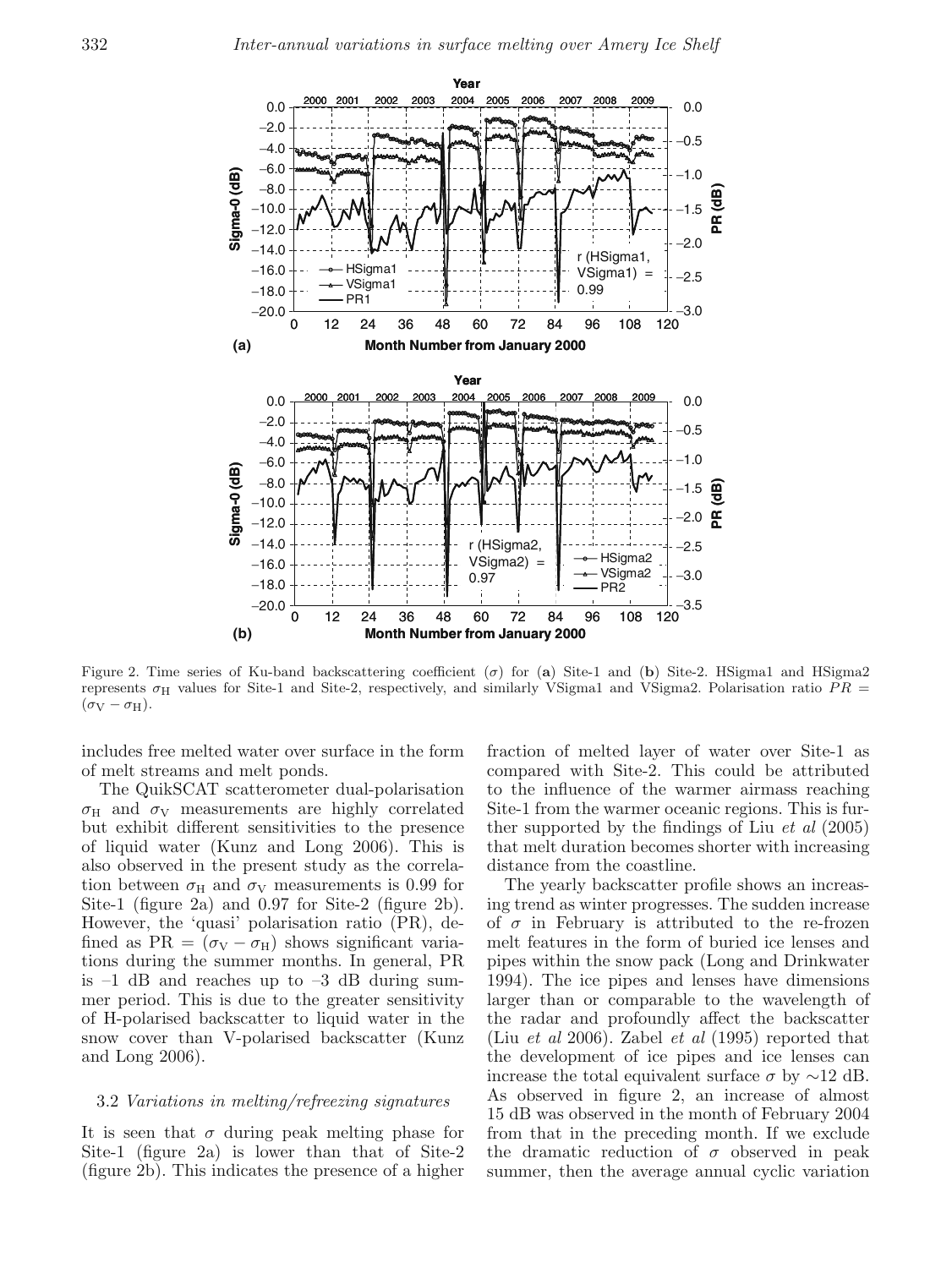$(2000-2009)$  is of the order of 0.4 dB, average of both the sites. The cyclic variations obtained by Bingham and Drinkwater (2000) using ERS scatterometer data for AIS is of the order of 0.5 dB during 1992–1997. The difference could be due to the frequency at which both the scatterometers have measured the variations, viz., C-band of ERS and Ku-band of QuikSCAT.

#### 3.3 Inter-annual trends

# 3.3.1 Mid-winter trends of  $\sigma$ -data

As observed in figure 2, the backscatter time series has an increasing trend of winter  $\sigma$  up to 2005 and then decreasing up to 2009. The mid-June backscatter plot shows this distinctive pattern as observed in figure 3. The regression summary of per-year mid-winter trends observed in  $\sigma_{\rm H}$  and  $\sigma_{\rm V}$ for both the sites is given in table 1. It is evident that  $R^2$  values are higher than 85% and p values for the trend coefficients are lower than 0.05. All the coefficients are statistically significant at 95% confidence level. It is also seen that trend values are higher for Site-1 in all cases. This could be due to the fact that Site-1 is nearer to the ice front and is affected by the warming effect from the oceanic region.

# 3.3.2 Evolution of year-to-year mid-winter  $\sigma$ -data

The evolution of mid-winter  $\sigma_{\rm H}$  for the entire AIS is shown in figure 4. As discussed in section 3.1, the  $\sigma_{\rm H}$  and  $\sigma_{\rm V}$  measurements are highly correlated and show a similar pattern, and hence only the evolution of the  $\sigma_{\rm H}$  measurements is discussed here. The increase in backscatter values from 2001 to 2005 and the decreasing trend from 2005 to 2009 in the majority of the pixels is evident. The microwave backscatter differs where dielectric constant  $(\varepsilon)$  changes at the interfaces between air-ice and adjacent snow pack layers with different grain sizes. During the winter period, the ice sheet is covered with dry snow. The surface roughness of the dry snow layer has almost no contribution to the backscattering (Ulaby et al 1986). The backscattering coefficient increases due to the greater effect of volume scattering (the magnitude depends on the size of ice particles and the frequency used). Studies on Antarctic snow showed that the penetration depths at Ku-band range from 5 to 12 m depending on the location and snow pack properties of dry snow (Arthern *et al* 2001). This volume of snow pack plays a major role in the backscatter during the winter period. Bingham and Drinkwater (2000) have found that these changes in



Figure 3. Inter-annual trend of  $\sigma_H$  values for the month of June (mid-winter). The dashed line represents the trend for Site-1 and the solid line represents the trend for Site-2. The trends of  $\sigma_V$  are similar.

Table 1. Site-wise per year trend of mid-winter  $\sigma$ -data.

|              | Increasing trend<br>$(2000 - 2005)$ |         | Decreasing trend<br>$(2005 - 2009)$ |         |
|--------------|-------------------------------------|---------|-------------------------------------|---------|
| Component    | Trend                               | $R^2$ - | Trend                               | $R^2$ - |
|              | $(p$ -value)                        | value   | $(p$ -value)                        | value   |
| $H(Site-1)$  | 0.72(0.005)                         | 0.88    | $-0.61(0.028)$                      | 0.84    |
| $H(Site-2)$  | 0.50(0.002)                         | 0.93    | $-0.35(0.012)$                      | 0.91    |
| $V$ (Site-1) | 0.73(0.002)                         | 0.92    | $-0.58(0.025)$                      | 0.85    |
| $V$ (Site-2) | 0.47(0.001)                         | 0.96    | $-0.33(0.014)$                      | 0.90    |

backscatter are closely associated with the accumulated snow cover.

Hence, mid-winter increasing/decreasing trends observed in figure 4 could be due to the year-toyear increase/decrease in the volume of dry snow pack contributing to the scatterometer response. As discussed earlier, volume scattering dominates and the contribution from the surface is negligible for dry snow. During winter, the melted surface will re-freeze and the snow will get accumulated over the surface due to either precipitation or drift from higher-altitude regions. Wen et al (2006) have found an overall thickening trend in the Lambert–Amery Ice Shelf basin from 1992 to 2003. Hence, the higher backscatter observed during 2004 to 2005 winters could be a continuation of that trend.

# 3.4 Monitoring of surface melting through scatterometer

MIs derived from  $\sigma_H$  and  $\sigma_V$  are found to be linearly correlated with each other. Equation (2) describes the strong relationship observed between MI derived for Site-1 from  $\sigma_{\text{H}}$  measurements,  $MI(H; Site-1)$ , and  $\sigma_V$  measurements,  $MI(V; Site-1)$ . Similarly, the relationship obtained between the MIs derived for the Site-1, MI(H; Site-1), and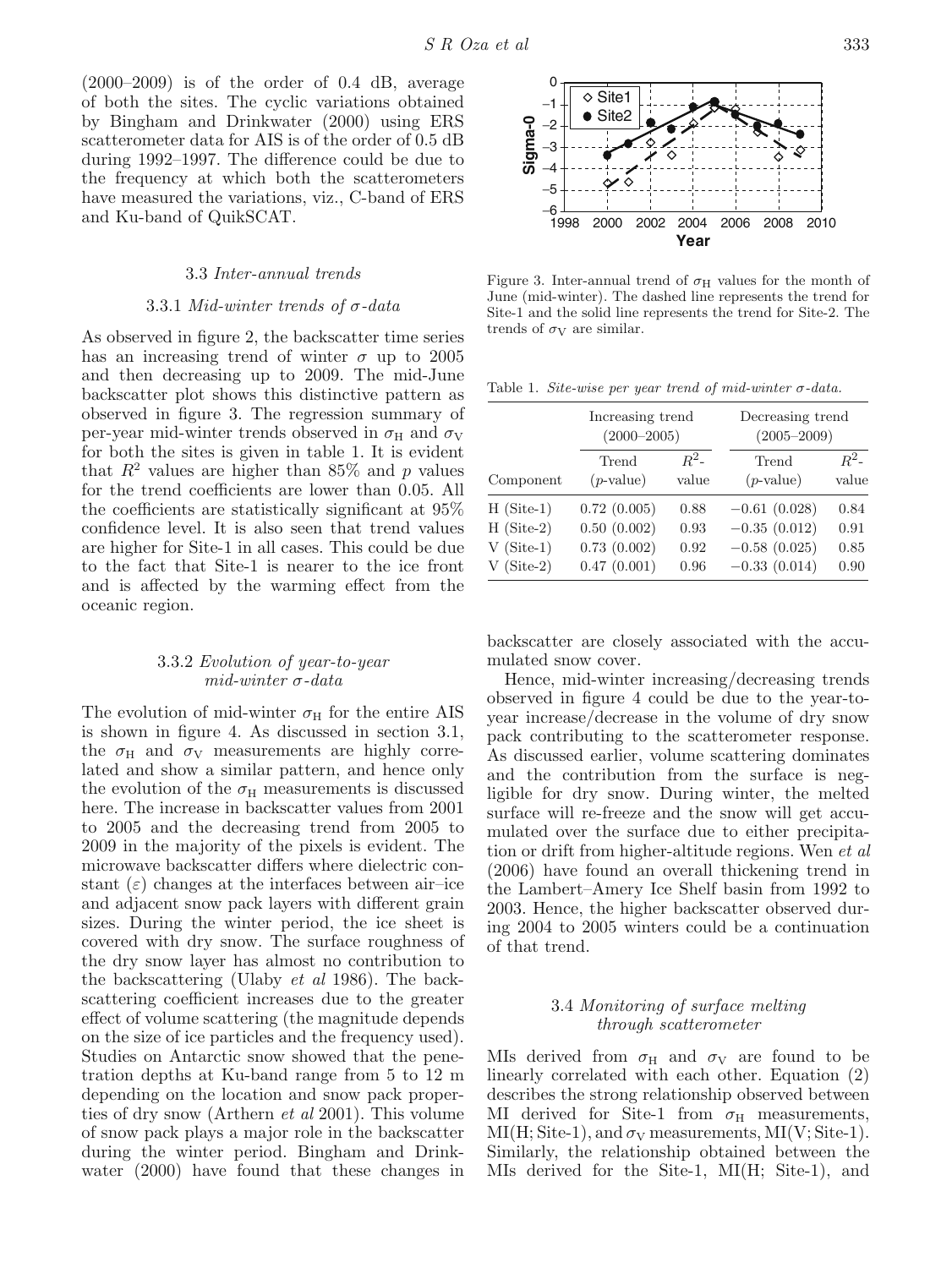

Figure 4. Evolution of mid-winter  $\sigma_H$  (June) for Amery Ice shelf. The variations in the  $\sigma$  values from year-to-year may be noticed. The possible cause is the difference in volume scattering from the dry snow having different thickness year-to-year.

Site-2, MI(H; Site-2), using  $\sigma_{\rm H}$  measurements is given in equation (3).

MI(V; Site-1) = 0.9966 × MI(H; Site-1);  
\n
$$
R^2 = 98\%,
$$
 (2)  
\nMI(H; Site-2) = 0.7220 × MI(H; Site-1);  
\n $R^2 = 95\%.$  (3)

Considering these strong relationships, only one of them, namely the MI computed using  $\sigma_H$ for Site-1, has been described here in detail. The scatterometer-derived MI is also compared (figure 5a) with PMR-derived CMS (Picard and Fily 2006). As seen from the figure, year-to-year increase and decrease in both the time series closely follow each other. The relationship between these two indices has  $95\%$   $R^2$ -value for the common period from 2001 to 2006. The substantial increase in the year 2004 and subsequent reduction from 2005 to 2009 indicate that the year 2004 faced the highest summer melting and that has continuously reduced from 2005 to 2009. The cooling effect has dominated after the highest melting event of 2004. The positive and negative trends of melting during 1979–2008 with no coherent special pattern were observed by Tedesco (2009). Also, it may be noted that the smaller peak of MI for the year 2002 is in concurrence with the findings of Tedesco (2009).

The highest MI observed in 2004 is attributed to the significant melting over the surface due to increase in CMAT during the summer period (figure 5a). MI appears to be nonlinearly related to CMAT, as observed in figure 5(b). Here, we have studied the melting process and its relationship with CMAT as one of the important parameters responsible for melting. The physical nature of the



Figure 5. (**a**) Inter-annual variations of melting index (MI), cumulative melting surface (CMS), cumulative monthly mean air temperature (CMAT) and number of positive degree days PDD4 with temperature greater than 4◦C for the month of January; (**b**) inter-relationship between MI and CMAT. The points P1 and P2 are not considered in the analysis for the reasons discussed in the text.

phenomenon is such that MI should saturate on the higher (due to complete melting of surface layer of ice) and lower extreme (due to temperature falling below the melting point) of the temperature scale.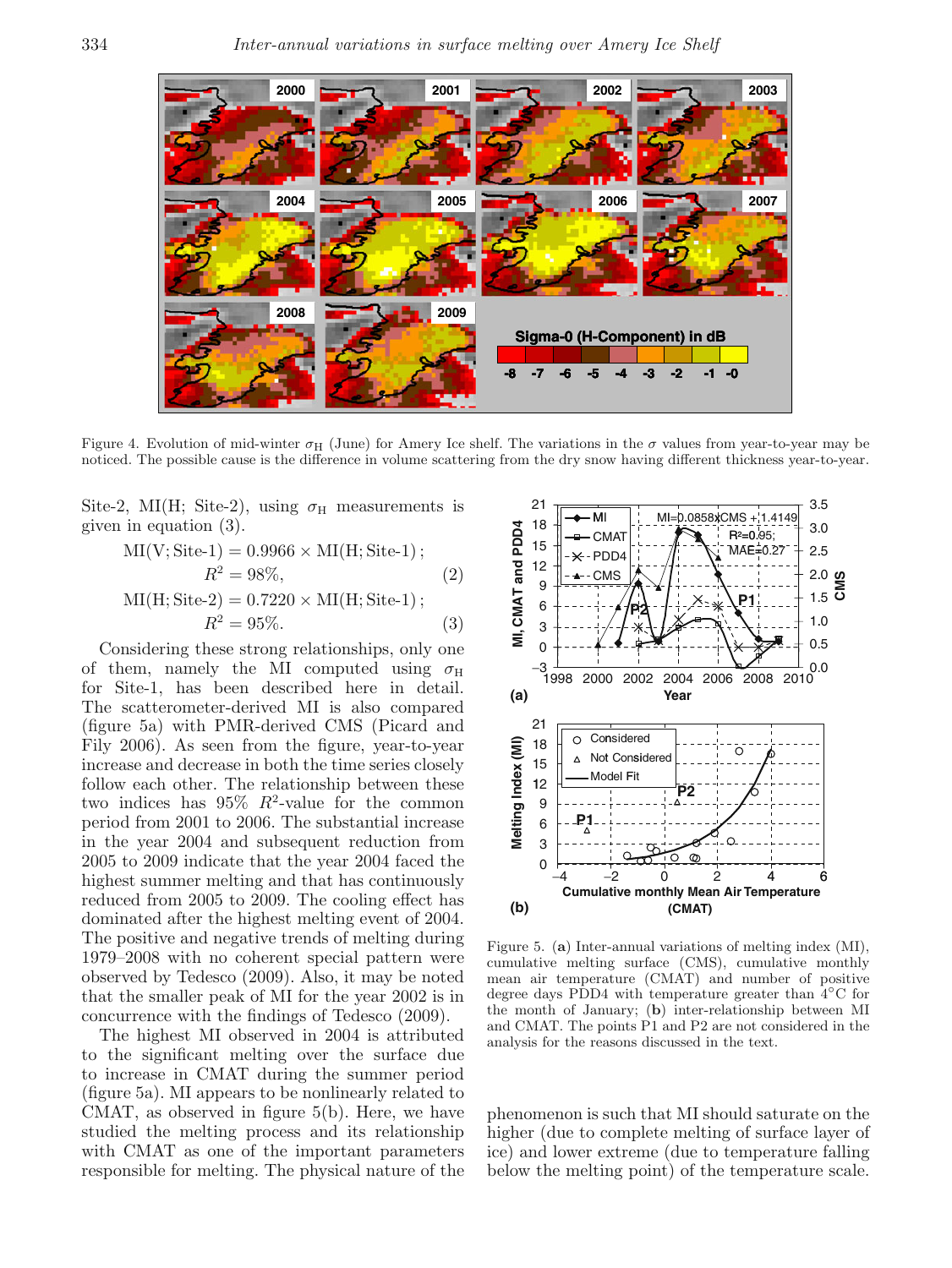It is observed that two of the observations, January 2002 (P1) and January 2007 (P2), are found with the MI values much higher than that is indicated by the nature of relationship. These observations were studied further to understand the likely cause behind the unusual behaviour. It is interesting to note that for MI  $(=9.32)$  of P2, the PDD4 is of the order of 3. It is also observed that all the values having  $PDD4 > 4$  show higher MI values. Hence, the reason of relatively higher MI values of the observation P2 could be due to fewer days with high-temperature events, even though the average monthly temperature is low due to much lower temperature on other days. Still, the higher MI for P1 with  $PDD4 = 0$  needs further examination.

It is to be noted that the point measurement of air temperature may represent only a small area around the weather station and the majority of the ground area still had higher (lower) air temperature and experienced lower (higher) melting (Liu et al 2005). In addition to this, as explained by Picard et al (2007), surface melting changes are not necessarily explained by changes in temperature. This is due to the fact that surface melting depends on all the terms of the surface energy balance, which account for the local weather/cloud conditions in addition to the air temperature. Moreover, the variations in the backscatter values are also subject to the attenuation from the atmosphere.

These could be the possible reasons for the unusual behaviour of points P1 and P2. Therefore, while developing the relationship between CMAT and MI, these points were not considered in the analysis. The following relationship was found with the remaining 14 points.

$$
MI = 1.6133 \times exp(0.5915 \times CMAT)
$$
. (4)

The statistics found for the above relationship are  $R^2 = 0.77$  and  $F$ -ratio = 42.37. The mean absolute error (MAE) in MI computed with this developed relationship is of the order of 1.7 dB. These statistics indicate the reliability of obtained relationship. Because QuikSCAT is not available from December 2009 onwards, the available data from Oceansat-II may be utilised for continuity of assessment of surface melting over ice shelves and utilisation of MI as an indicator in climate change studies.

# **4. Conclusions**

The study highlighted the significant variations observed over the ice surface of AIS from 2000 to 2009. The study suggests that the largest surface melting phenomenon on AIS was observed in January 2004. The summer months (December– January) of 2000–2001, 2002–2003 and 2007–2008 have faced minimum surface melting as compared with other years. The maximum snow depth during this period is observed for the winter period (June) of the years 2004 and 2005. The number of positive degree days with higher than 4◦C air temperature is found to have significant effect on surface melting. The increasing/decreasing trends observed in the backscatter time series during the study period need further investigation in order to understand their contribution to the change in atmospheric/ocean parameters and their possible implications for climate change. This study is also important in the context of Ku-band scatterometer on board Oceansat-II, launched by India in September 2009, which is providing the coverage of

### **Acknowledgements**

both polar regions on a daily basis.

The authors are grateful to Dr R R Navalgund, SAC/ISRO, for his constant encouragement and guidance to carry out the activities in the field of polar science. The suggestions and critical review provided by Dr J S Parihar, Dr P K Pal and Dr M Chakraborty (SAC) are gratefully acknowledged. The support provided by the MOSDAC/SAC team in the compilation of required data is highly acknowledged. The authors, especially, S R Oza and R K K Singh, would like to gratefully acknowledge the Director, NCAOR, for providing opportunity to study the polar ice dynamics in Indian Scientific Expedition to Antarctica. The guidance on ice processes provided by Dr A Ganju, SASE, during the 28th expedition is deeply acknowledged. The valuable comments and suggestions provided by the Editor, JESS, and the anonymous reviewers are thankfully acknowledged.

## **References**

- Arthern R J, Wingham D J and Ridout A L 2001 Controls on ERS altimeter measurements over ice sheets: Footprint-scale topography, backscatter fluctuations, and the dependence of microwave penetration depth on satellite orientation; J. Geophys. Res. **106** 33,471–33,484.
- Aschcraft I S and Long D G 2006 Comparison of methods for melt detection over Greenland using active and passive microwave measurements; Int. J. Remote Sens. **27** 2469–2488.
- Bingham A W and Drinkwater M R 2000 Recent changes in the microwave scattering properties of the Antarctic ice sheet; IEEE Trans. Geosci. Remote Sens. **38** 1810–1820.
- Convey P, Bindschadler R, Prisco G D, Fahrbach E, Gutt J, Hodgson D A, Mayewski P A, Summerhayes C P, Turner J and The Acce Consortium 2009 Antarctic climate change and the environment; Antarct. Sci. **21** 541–563.
- Cook A J and Vaughan D G 2009 Overview of aerial changes of the ice shelves on the Antarctic Peninsula over the past 50 years; Cryosphere Discuss **3** 579–630.